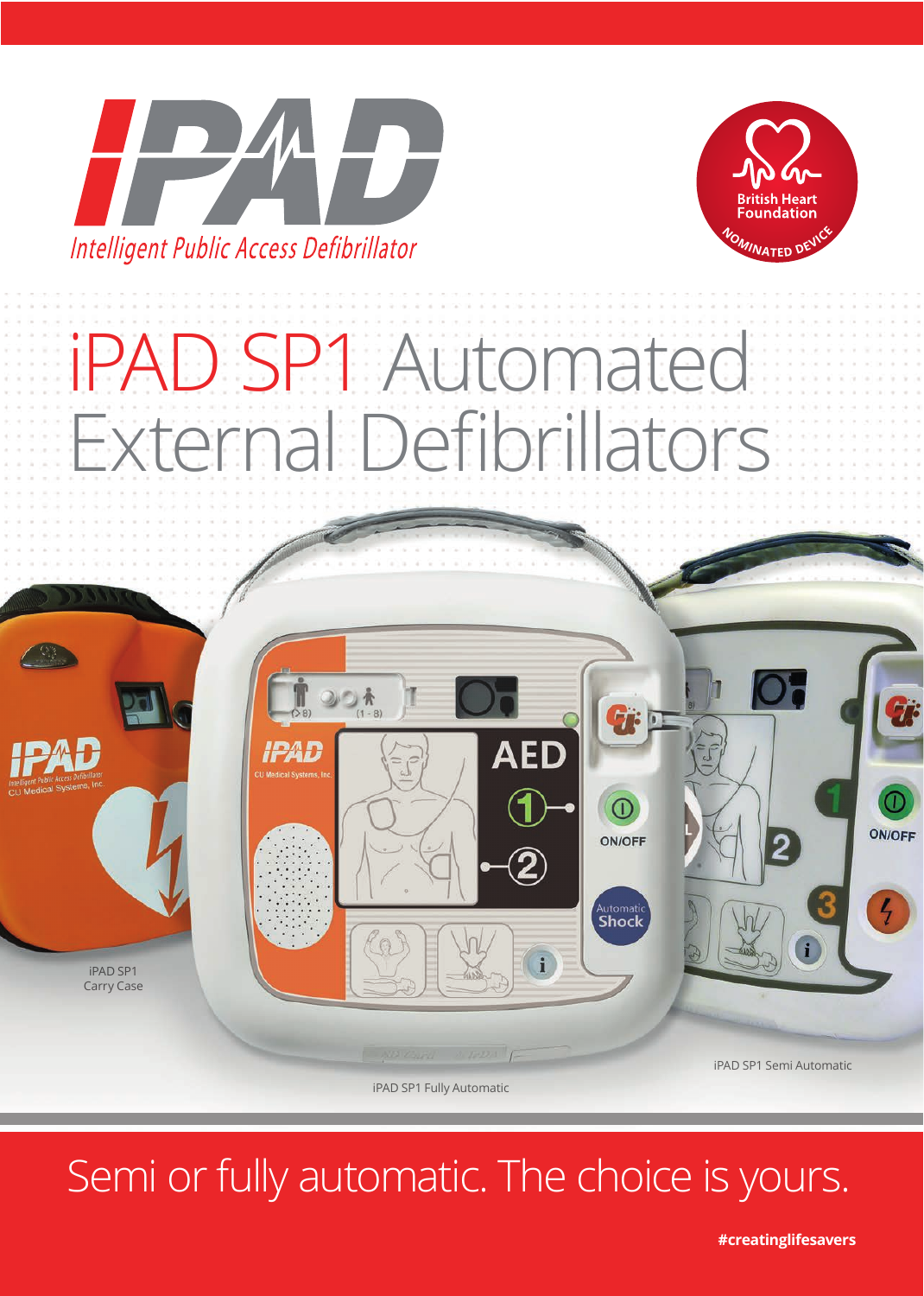# Trusted technology, proven simplicity... Because life matters

The iPAD SP1 has innovative features and uses advanced technology to save precious seconds when every second counts.

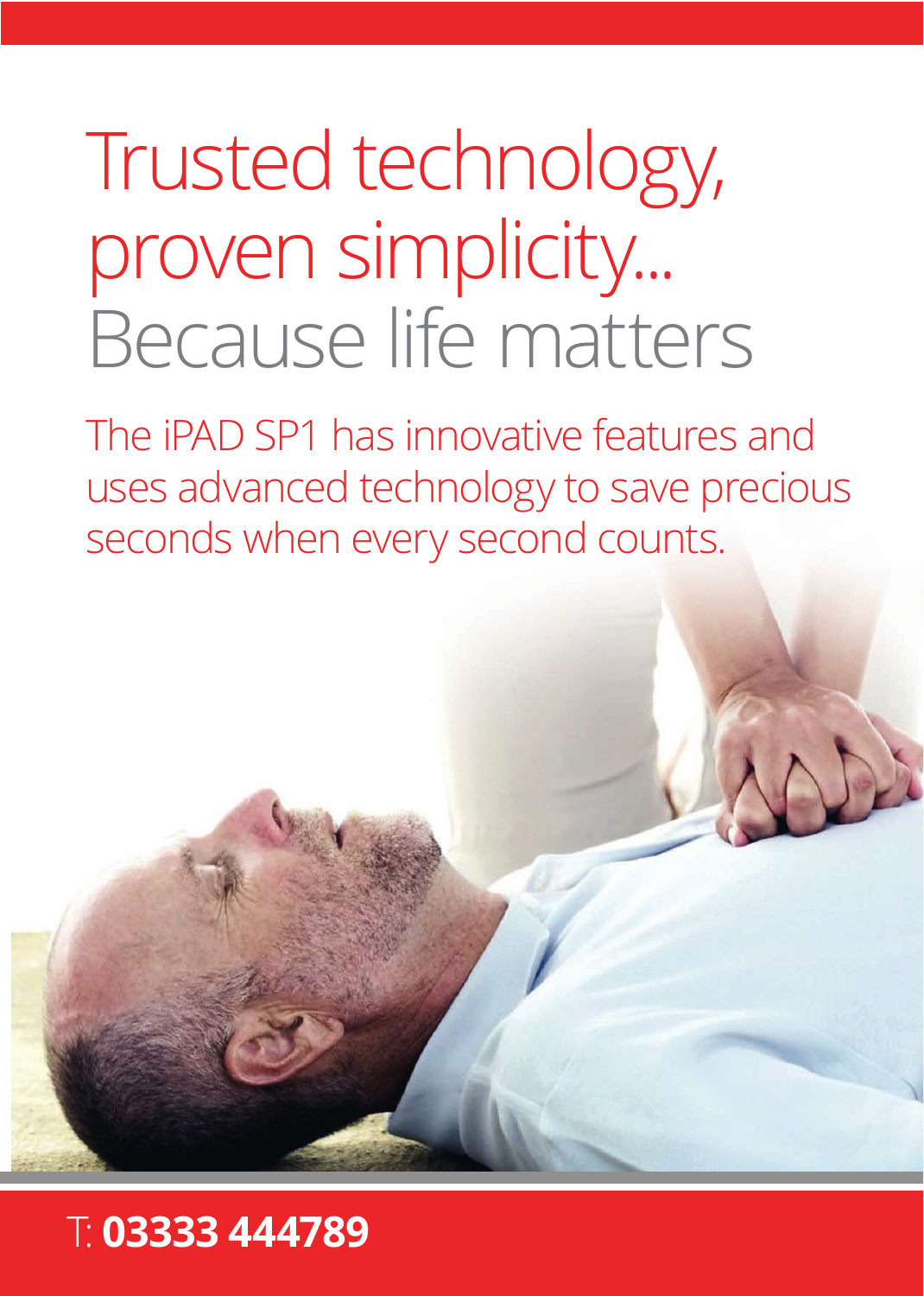## W: **www.ipad-aed.com**



iPAD SP1 Fully Automatic

iPAD SP1 Semi Automatic

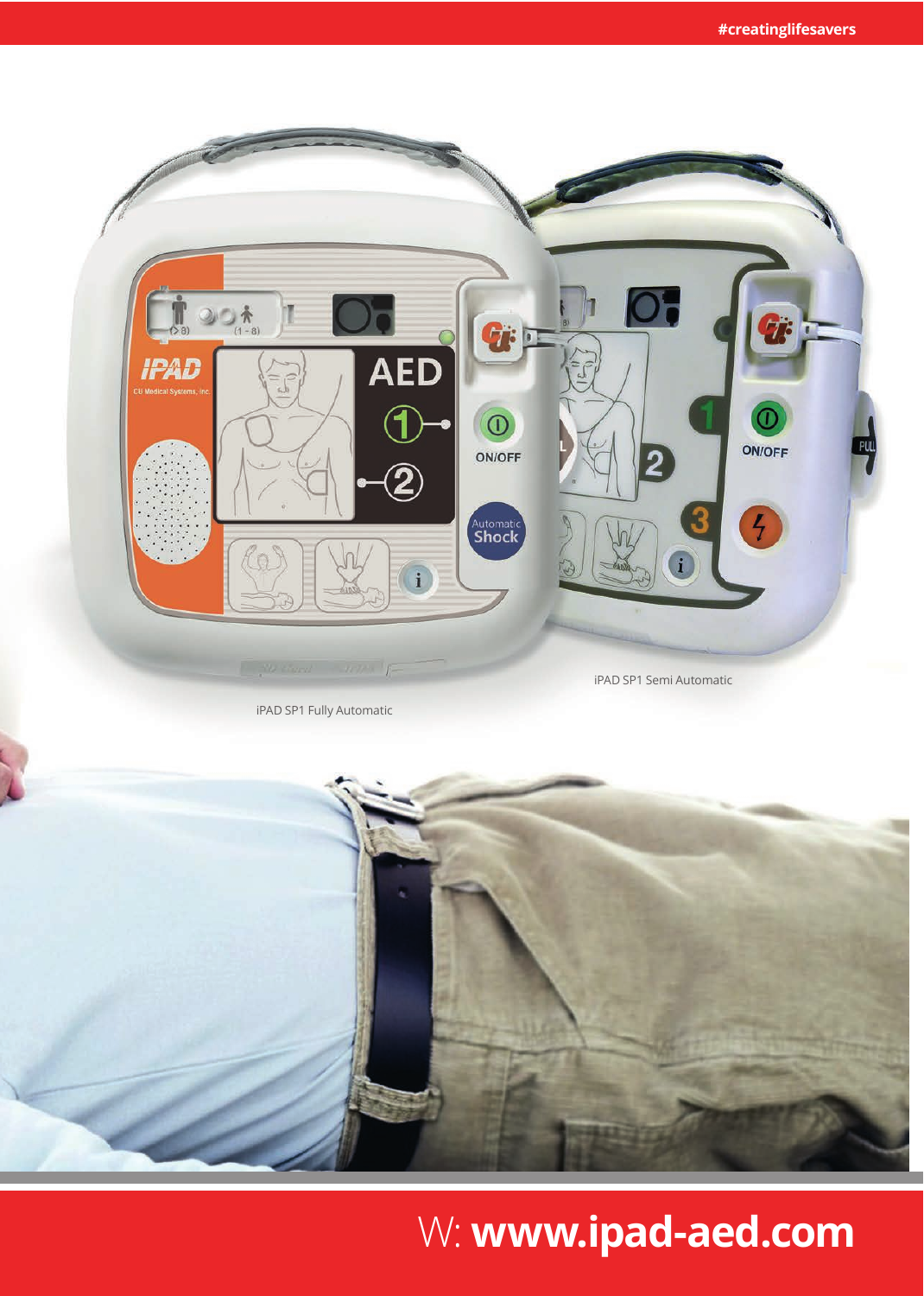## Features

### ✓ Robust one-piece design

- ✓ Simple switch from adult to child mode
- ✓ Dual adult/child electrode pads
- ✓ Ambient noise detector
- ✓ CPR detection & metronome
- ✓ Pad life indicator
- ✓ Battery level indicator
- ✓ Operational status indicator
- ✓ Clear visual & verbal guidance
- ✓ Large internal memory can store 5 events, up to 3 hours per event
- ✓ Simple data access with SD card download
- ✓ Free software
- ✓ Remote data conversion service



### T: **03333 444789**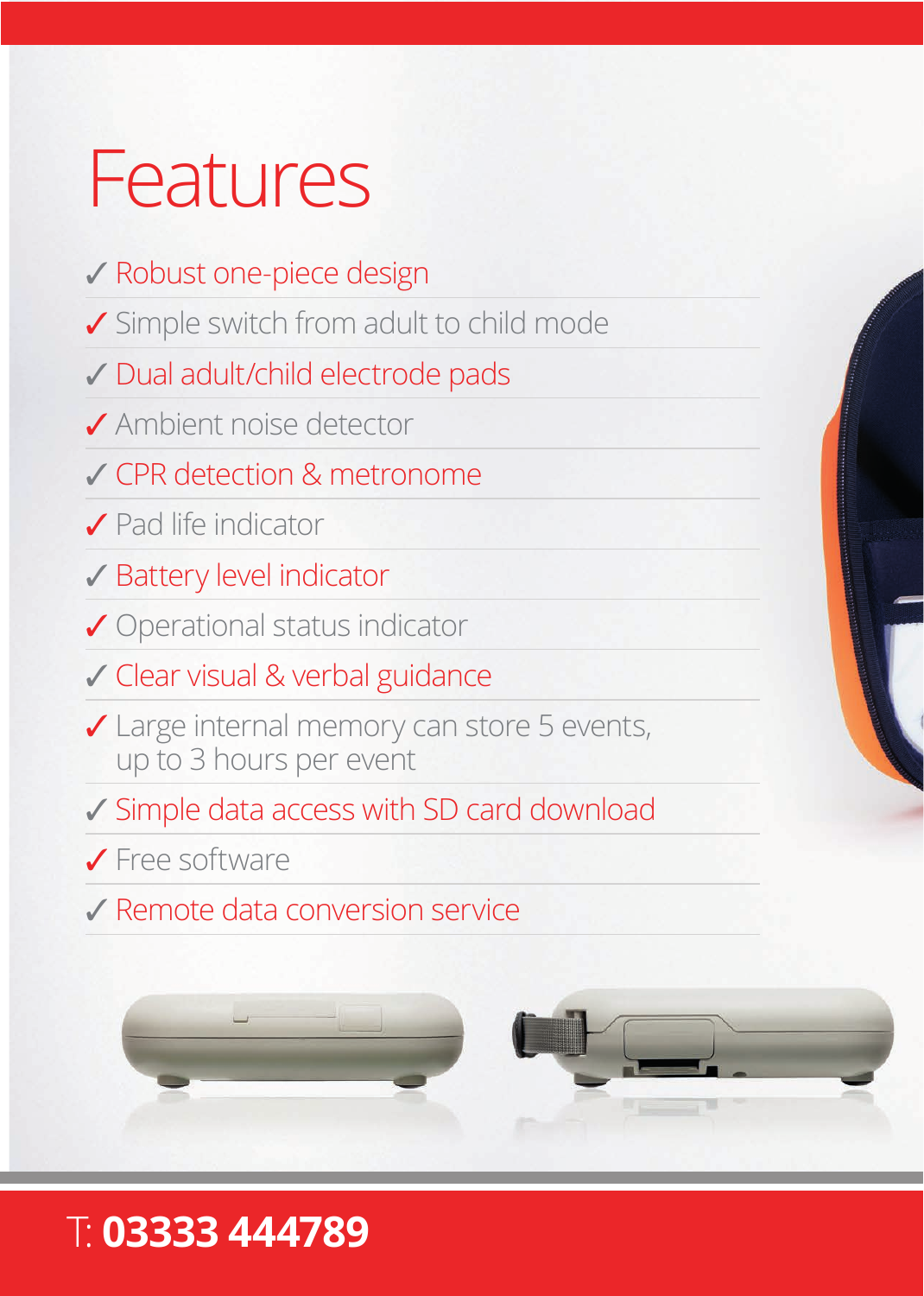

## W: **www.ipad-aed.com**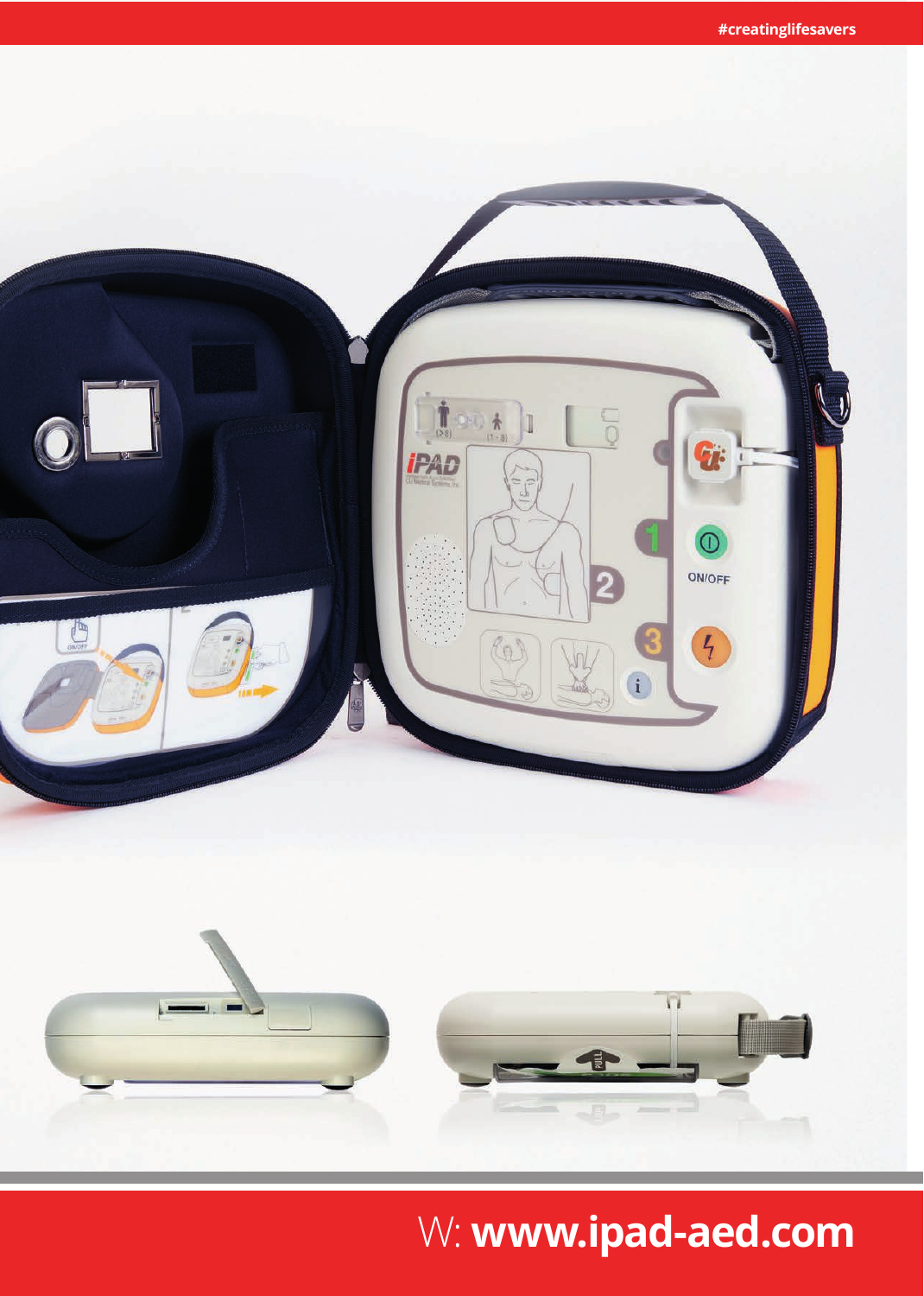# **Benefits**

#### **Save precious seconds when a child's life is in your hands**

The iPAD SP1 comes with dual adult and child electrode pads. There is a simple switch to select the adult or child setting. No pad changes or setting changes are required.

#### **Audible instructions always heard in noisy environments**

The iPAD SP1 has an ambient noise detector. In a noisy environment, the volume of the voice prompts will automatically increase up to 90 decibels. Verbal guidance will always be heard above high levels of background noise.

#### **Nothing to break or lose with robust one-piece design**

Well reputed for its high quality construction, the iPAD can be relied on to perform and endure emergency usage time after time.

#### **Makes saving someone's life as simple as possible**

The iPAD SP1 intelligently guides a rescuer at the pace at which they work. Large, clear illuminated instructions and calm voice prompts give guidance at every step.

#### **If data is required, data download is simple with the device in situ**

Up to 15 hours of usage can be stored in the memory of the SP1. Should the data be required, the download process can be performed with a simple SD card. The device does not need to be sent away.

#### **Highly responsive when it matters most**

The iPAD uses the latest in defibrillation technology to ensure that the device works as quickly as possible. After a cycle of 2 minutes of CPR, the device can perform analysis and be ready for shock delivery in less than 5 seconds.

### T: **03333 444789**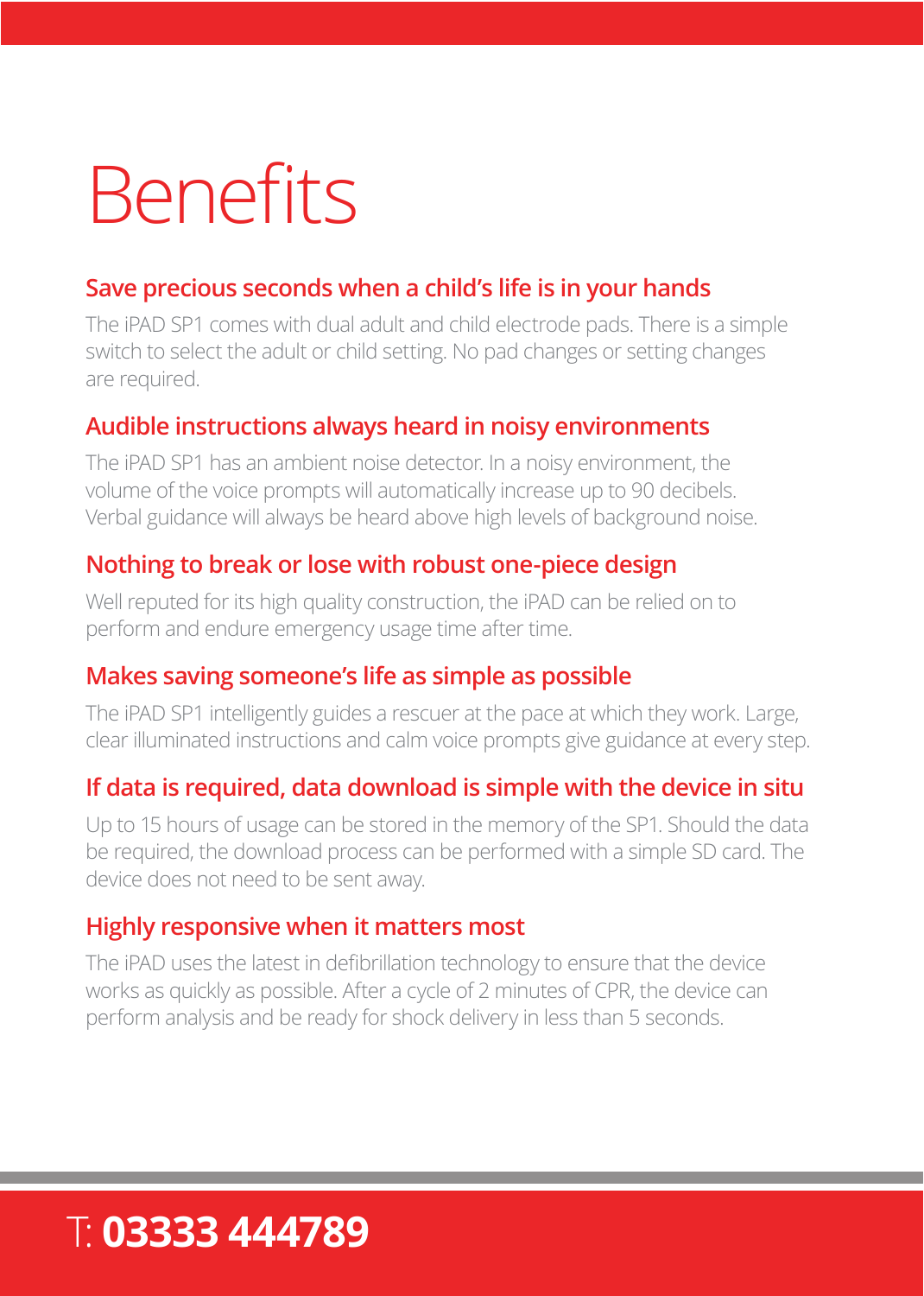# More than just an AED

**Additional support options are available as standard to make the installation and long-term care of your defibrillator as simple and worry-free as possible:**

✓ Support with Ambulance Service integration

✓ Dedicated iPAD AED helpline

✓ Online data upload and conversion service

✓ 7 year warranty as standard

✓ Free upgrade to unrivalled 10 year warranty upon registration

✓ PR and marketing support

✓ Training resources: videos and quick reference guides



### W: **www.ipad-aed.com**